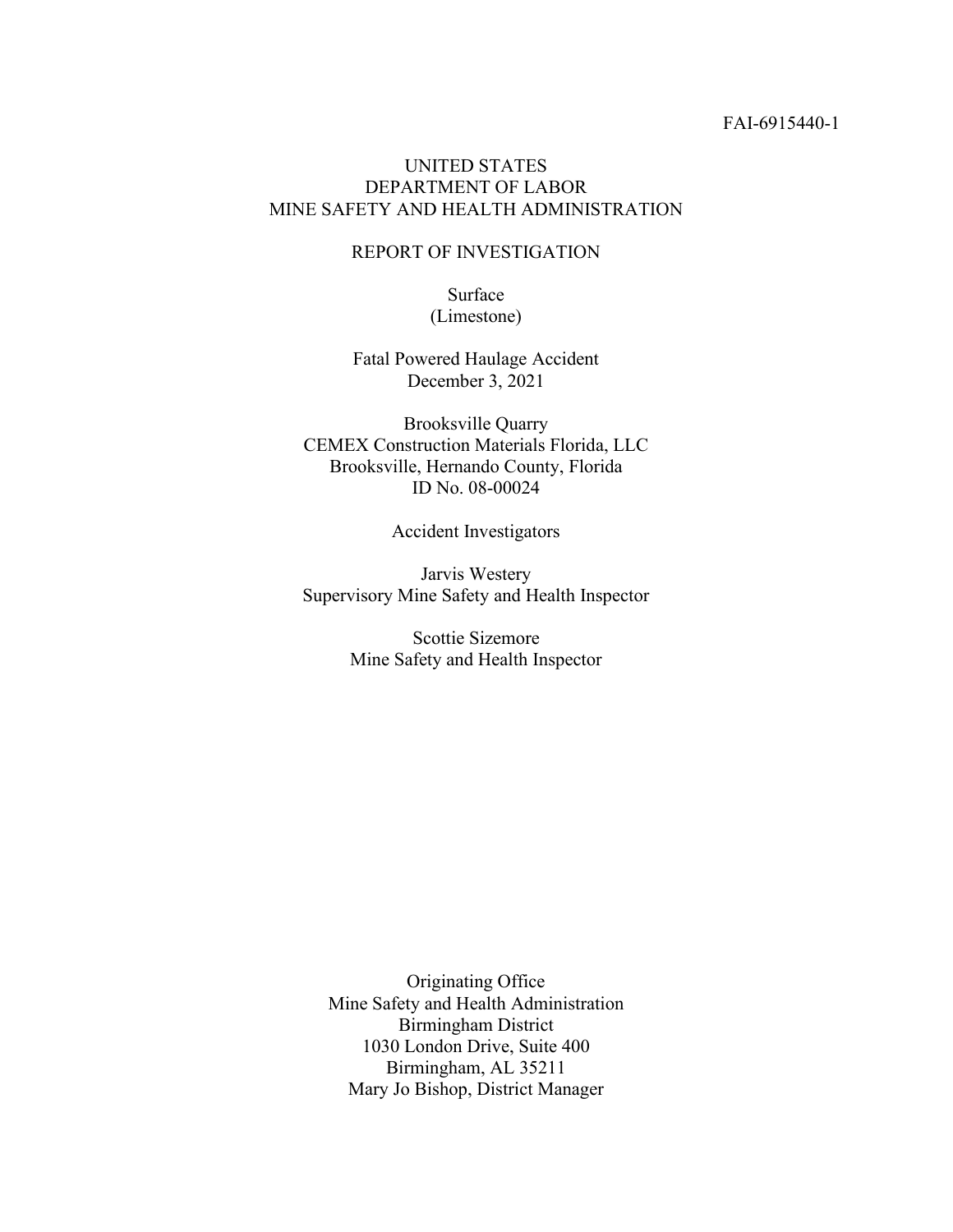# TABLE OF CONTENTS

| <b>OVERVIEW</b>                                         | $\mathbf{1}$   |
|---------------------------------------------------------|----------------|
| <b>GENERAL INFORMATION</b>                              | $\mathbf{1}$   |
| DESCRIPTION OF THE ACCIDENT                             | $\overline{2}$ |
| <b>INVESTIGATION OF THE ACCIDENT</b>                    | 3              |
| <b>DISCUSSION</b>                                       | 3              |
| Location of the Accident                                | $\overline{3}$ |
| Weather                                                 | 3              |
| Equipment Involved                                      | 3              |
| Training and Experience                                 | $\overline{4}$ |
| <b>Equipment Pre-Operational Inspections</b>            | $\overline{4}$ |
| <b>Work Practices</b>                                   | 4              |
| <b>ROOT CAUSE ANALYSIS</b>                              | 5              |
| <b>CONCLUSION</b>                                       | 6              |
| <b>ENFORCEMENT ACTIONS</b>                              | $\overline{7}$ |
| APPENDIX A - Persons Participating in the Investigation | 9              |
| APPENDIX B - Aerial View of the Accident Scene          | 10             |
| APPENDIX C - Photograph of the Equipment Involved       | 11             |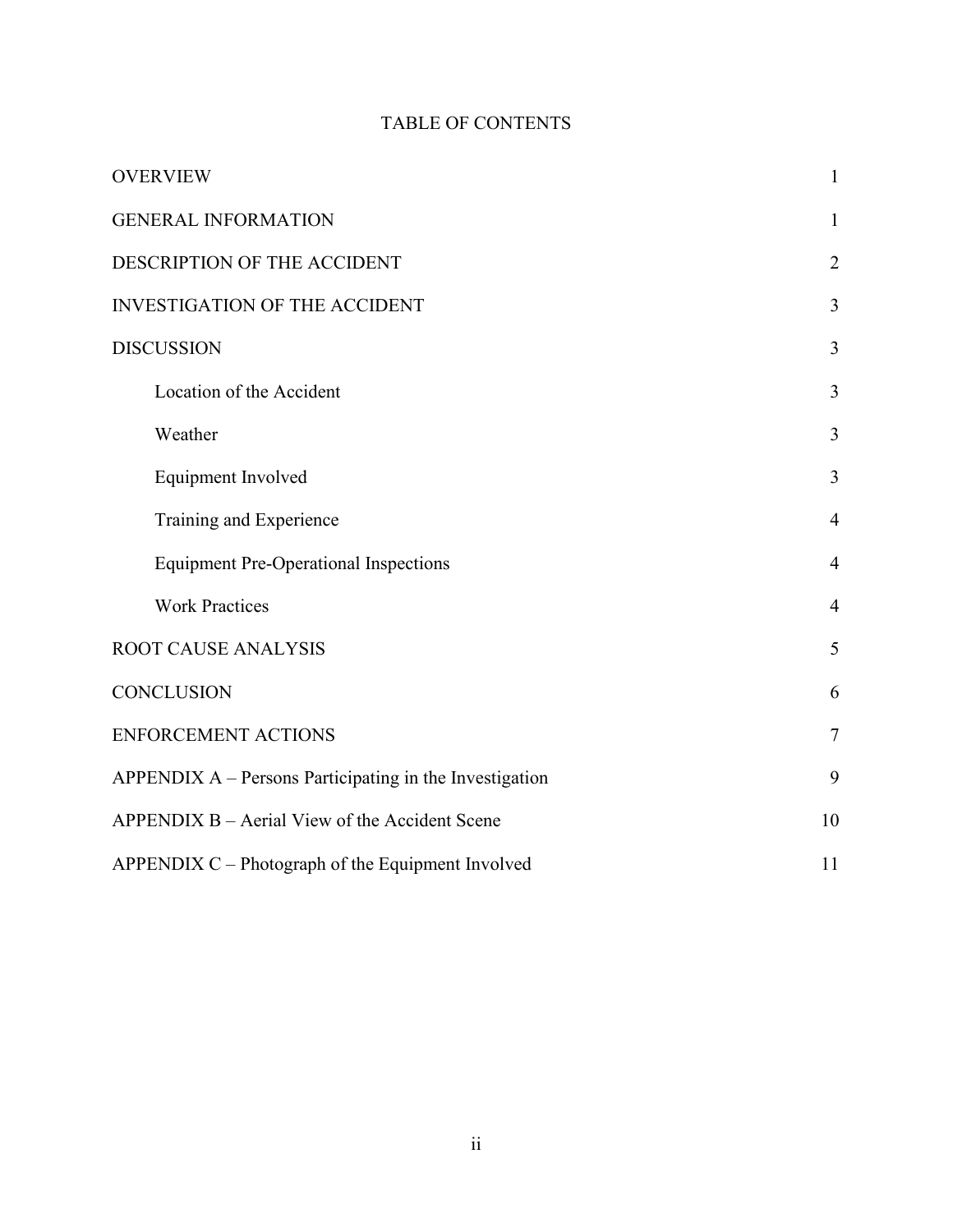

# OVERVIEW

On December 3, 2021, at 9:19 a.m., Richard Crum, a 62 year-old ground man with 27 years of mining experience, died when he became entangled in a belt conveyor return idler.

The accident occurred because the mine operator did not: 1) assure that equipment was deenergized and blocked against hazardous motion before engaging in maintenance or repairs, 2) have guards in place to prevent miners from becoming entangled in moving machine parts, and 3) assure that adequate pre-operational inspections on equipment were conducted prior to operating equipment.

# GENERAL INFORMATION

CEMEX Construction Materials Florida, LLC owns and operates Brooksville Quarry, which is a surface limestone mine located in Brooksville, Hernando County, Florida. Brooksville Quarry employs 103 miners and operates two ten-hour shifts, five days per week. Miners extract limestone from an open pit and put it into a portable crushing plant (portable plant), consisting of a portable crusher and belt conveyors powered by a diesel engine. The portable plant crushes the limestone and conveys the material to a stockpile. Miners load the material from the stockpile into trucks to transport it off the mine property.

The principal management official at the Brooksville Quarry at the time of the accident was:

Bryan Lane **Area Manager/Plant Manager**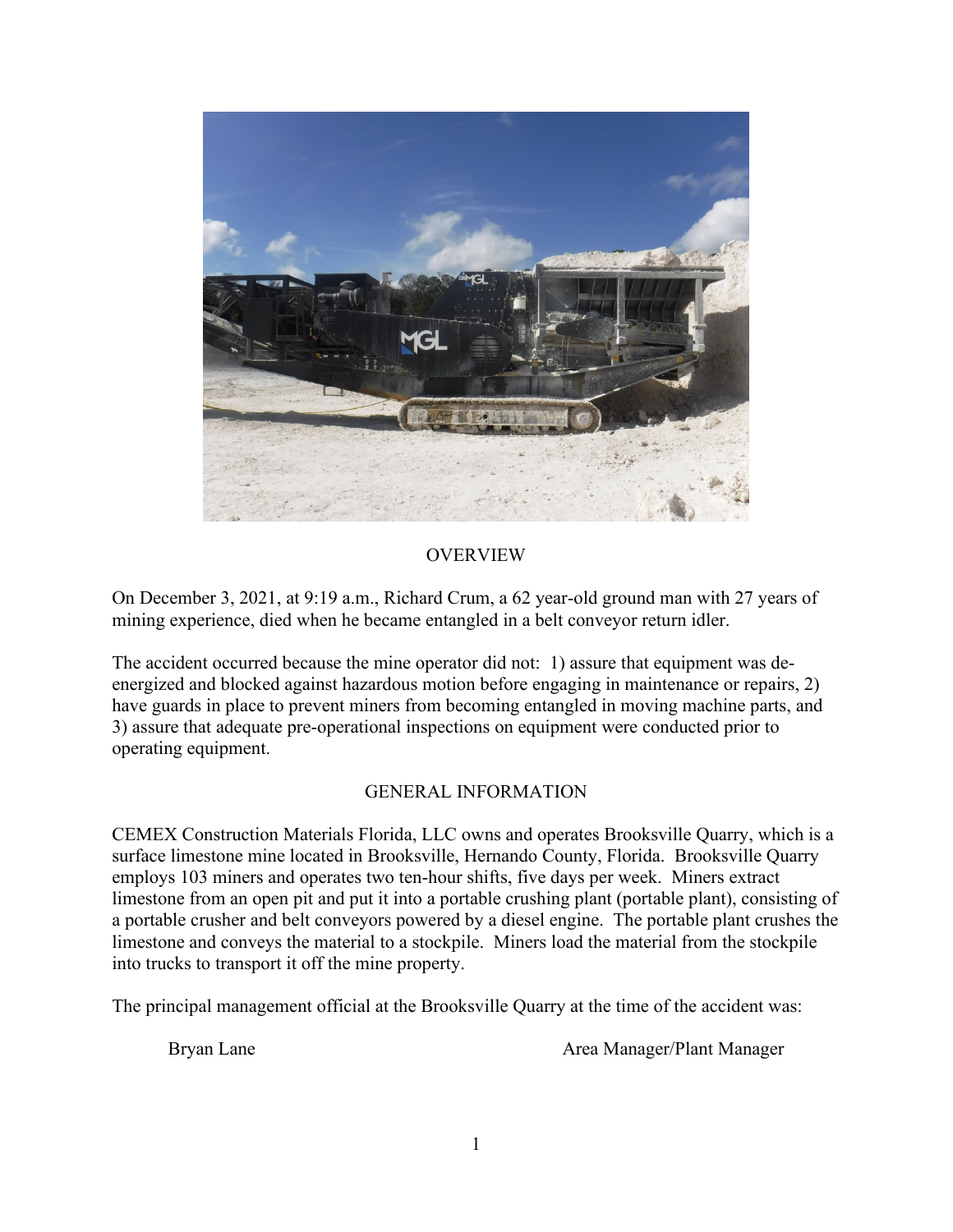The Mine Safety and Health Administration (MSHA) completed the last regular safety and health inspection at this mine on June 11, 2021. The 2020 non-fatal days lost incident rate for Brooksville Quarry was 0.79, compared to the national average of 1.21 for mines of this type.

### DESCRIPTION OF THE ACCIDENT

On December 3, 2021, Crum started his regular shift at 3:00 a.m. Crum was a member of the Soft Rock Crew at the Lykes West Pit. Crum's duties as a ground man were to ready the portable plant, and to operate it. Crum's duties also included maintenance and repair of the equipment when necessary, and to move material from the stockpile under the stacker belt conveyor discharge (stockpile) using a front-end loader.

The remaining members of the Soft Rock Crew working around the portable plant, Julie Pankow, Excavator Operator, and Edward LaFleur, Bulldozer Operator, joined Crum and began crushing at approximately 4:00 a.m. After the initial startup of operations, Crum began moving material from the stockpile with the front-end loader. When not operating the front-end loader, Crum walked around the portable plant area, monitoring operations, and looking for process issues caused by damp material.

At 8:45 a.m., Crum determined that he needed to remove carry-back material (damp, fine material that sticks to the belt of the conveyor) on the portable crusher's belt to prevent build-up that causes belt alignment and housekeeping issues. Crum used hand signals to tell Pankow, who was operating an excavator on a mining bench above the portable crusher, to de-energize the portable crusher's feeder mechanism (wobblers) because he intended to go under the portable crusher. From inside her excavator, Pankow used a remote control to de-energize the wobblers. This action did not de-energize the rest of the portable plant, including the belt conveyors, the portable crusher, and the diesel engine powering the portable plant. Pankow then saw Crum walk toward the back of the crusher with a shovel in his hand.

At 8:59 a.m., Crum had not returned, so Pankow radioed LaFleur and requested that he check on Crum. LaFleur parked his bulldozer and walked to the portable crusher. When LaFleur looked under the portable crusher, he saw Crum entangled in the return idler on the portable crusher's feed belt. (The return idler is the roller which supports the belt conveyor after the load has been dumped.) LaFleur flagged Pankow with hand signals to de-energize the entire portable plant. Pankow engaged the emergency stop on the remote control and drove the excavator down from the mining bench to the crusher below. When Pankow got to the portable crusher, she also observed Crum entangled in the return idler. LaFleur called over the radio for Michael Millen, Soft Rock Crew Lead Man, to come to the portable crusher and to call 911.

Erica Fields, Soft Rock and Load-Out Manager, overheard the request for 911 via the company radio and called 911 at 9:09 a.m. Fields then arranged for employees to meet emergency crews at the gate to escort them to the Lykes West Pit. Millen called Erin Waldron, Production Manager Supervisor, by phone to report the accident. When Millen and Waldron arrived at the portable crusher, Millen took the ignition key out of the power source on the portable crusher. Millen used a knife to cut the conveyor belt, to recover Crum. Millen and LaFleur then began to perform cardiopulmonary resuscitation on Crum.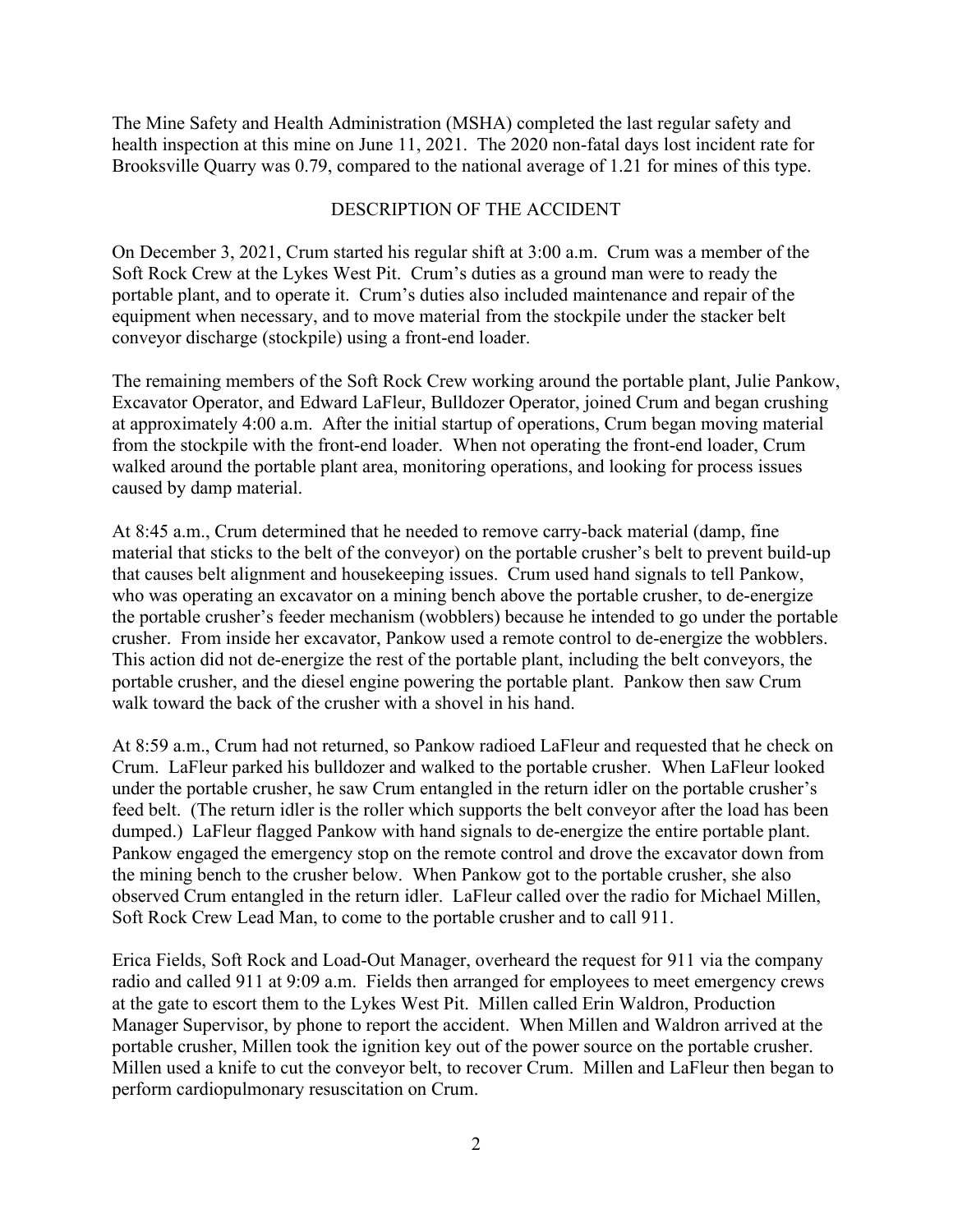The 911 dispatcher sent members from Hernando County Fire and Emergency Service-Rescue 14 and the Sheriff's Department to the mine. They arrived at the mine at 9:12 a.m., and Jacqueline Vazquez, Paramedic, pronounced Crum dead at 9:19 a.m.

## INVESTIGATION OF THE ACCIDENT

On December 3, 2021, at 9:26 a.m., David Thompson, Health and Safety Manager Florida Region, CEMEX Construction Materials Florida, LLC, called the Department of Labor National Contact Center (DOLNCC). The DOLNCC contacted David Allen, Assistant District Manager. Allen contacted Brian Thompson, Assistant District Manager, who sent Jason Wakefield, Mine Safety and Health Inspector, and Kevin Hardester, Supervisory Mine Safety and Health Inspector, to the mine. Rory Smith, Staff Assistant, contacted Jarvis Westery, Supervisory Mine Safety and Health Inspector, and assigned him as the lead accident investigator. Smith also sent Scottie Sizemore, Mine Safety and Health Inspector, to assist in the investigation. Additionally, Smith called Norberto Ortiz, Mine Safety and Health Training Specialist, to assist in the accident investigation.

On December 3, 2021, at 11:45 a.m., Wakefield arrived at the mine and issued an order under the provisions of Section 103(k) of the Mine Act to assure the safety of the miners and preservation of evidence.

On December 4, 2021, at 10:00 a.m., Westery, Sizemore, and Ortiz arrived at the mine. MSHA's accident investigation team conducted an examination of the accident scene, interviewed mine management and miners, and reviewed conditions and work procedures relevant to the accident. See Appendix A for a list of persons who participated in the investigation.

## DISCUSSION

## Location of the Accident

The accident occurred under the portable crusher located in the Lykes West Pit (see Appendix B). Crum went through a nine-foot-wide opening under the portable crusher that was 54-inches high on the right side tapering down to 30-inches high on the track (left) side. The ground conditions were observed to be rough and irregular, with loose rock present.

## Weather

The weather at the time of the accident was 76 degrees Fahrenheit with sunny skies. There was some fog earlier, but it had lifted by the time of the accident. Investigators determined that weather was not a contributing factor to the accident.

#### Equipment Involved

The portable plant involved in the accident was an MGL Engineering Wobbler Portable Crusher, consisting of a portable crusher and belt conveyors powered by a diesel engine (see Appendix C). The portable crusher was equipped with emergency stop buttons and a remote control that functioned properly when tested. The portable crusher was not de-energized and blocked against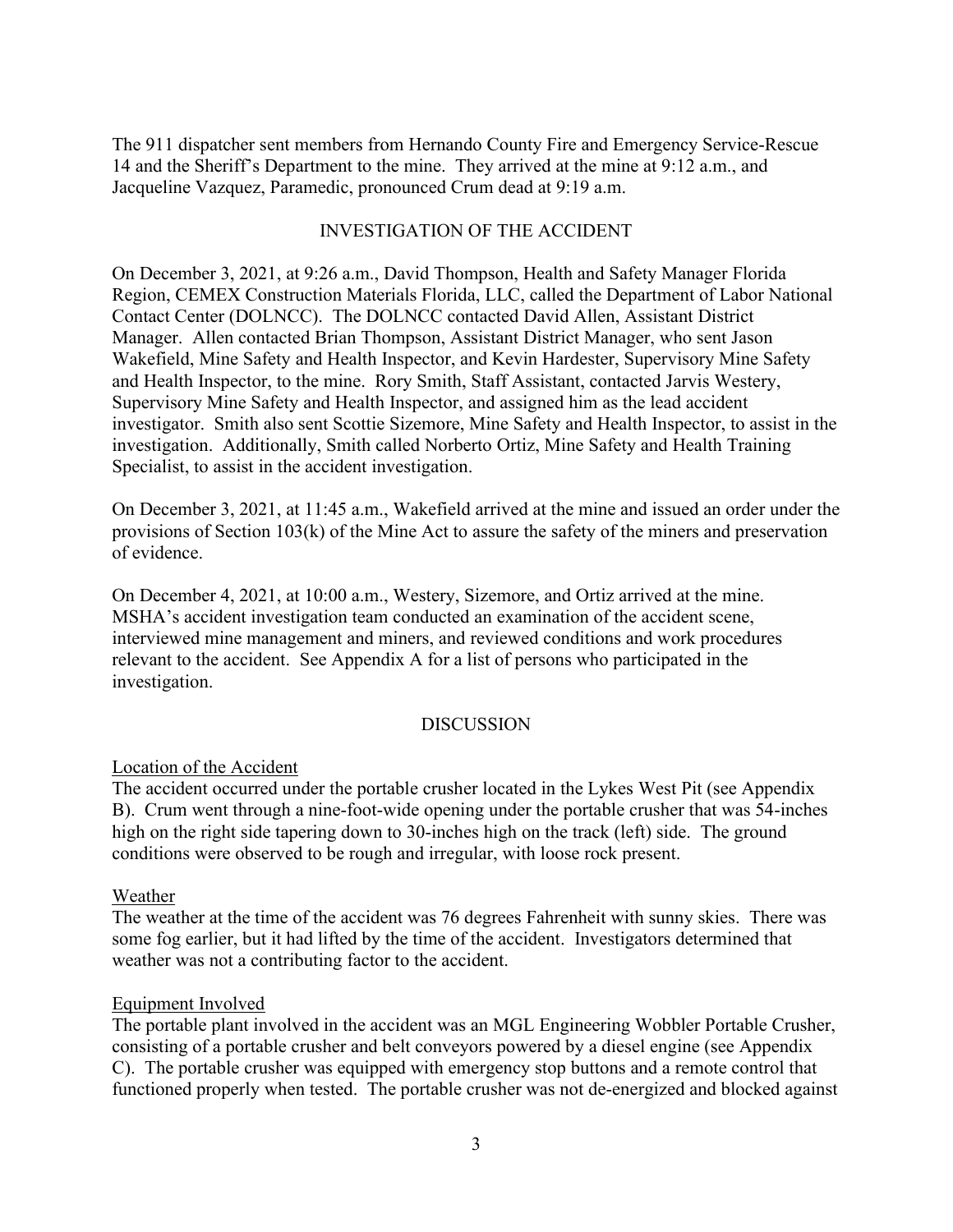hazardous motion before Crum entered the area underneath, which investigators determined contributed to the accident.

The portable crusher had visible warning signs on the frame, alerting miners of the multiple hazards present, and instructing miners that "absolutely no maintenance or cleaning to be performed while the machine is in operation or while the engine is running." The warning signs also instructed miners that "all guards must be kept in place." Based on Crum's normal duties, as well as information gathered during the investigation, investigators determined that Crum entered this area to check on the belt alignment and clean material from the return idler. The mine operator did not provide a guard for the return idler on the portable crusher feed belt, which investigators determined contributed to the accident. This condition existed for the eight months that the portable crusher was in operation at the mine.

# Training and Experience

Richard Crum had 27 years of mining experience, including 11 months of experience as a ground man at the Brooksville Quarry mine. Investigators reviewed the mine's training plan and Crum's training records. Crum received training, including task training for performing maintenance on the portable plant, in accordance with MSHA Part 46 training regulations.

# Equipment Pre-Operational Inspections

Crum was responsible for conducting equipment pre-operational inspections on the portable plant and recording the results of those inspections. No safety defects were recorded on the crusher, such as the missing idler guard. There were no indications that efforts had been made to correct the safety defects or to remove the crusher from service. Based on a review of inspection records, investigators determined that inadequate pre-operational inspections of the crusher had been performed, which allowed hazards to go unreported and uncorrected.

## Work Practices

Investigators determined that the mine operator allowed a work practice of not de-energizing and blocking equipment against hazardous motion before engaging in maintenance or repairs. Based on interviews, Crum routinely accessed the area underneath the portable crusher while the equipment was running to remove spillage carried back by the belt conveyors. In each case, the equipment was not de-energized and blocked against hazardous motion.

Michael Millen, Soft Rock Crew Lead Man, who worked around the area, had opportunity to know about the work practices and unguarded return idler, and had assisted in maintaining the portable crusher. Millen related a situation where the belt conveyor had tracking issues from the spillage of material and miners had to remove the spillage periodically.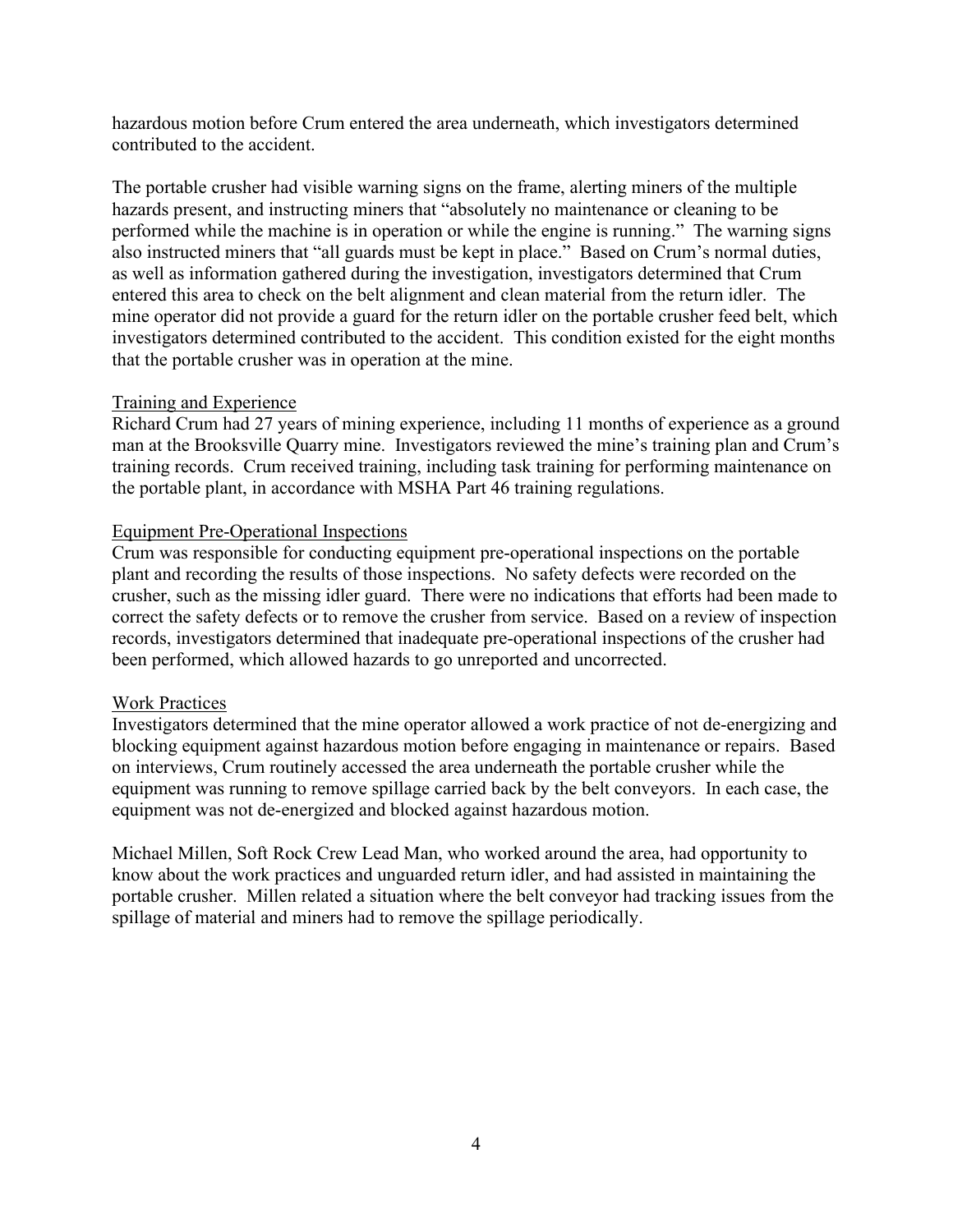# ROOT CAUSE ANALYSIS

The accident investigation team conducted an analysis to identify the underlying causes of the accident. The team identified the following root causes, and the mine operator implemented the corresponding corrective actions to prevent a recurrence.

1. Root Cause: The mine operator did not assure that equipment was de-energized and blocked against hazardous motion before engaging in maintenance or repairs.

Corrective Action: The mine operator developed a new written procedure for cleaning and performing maintenance on belt conveyors. The procedure requires that the belt conveyor be de-energized, locked and tagged out, tested to assure it is de-energized, and blocked against hazardous motion, before removing guards or performing cleaning or maintenance. The mine operator trained all miners in the procedure and provided locks and tags for each miner.

2. Root Cause: The mine operator did not guard moving machine parts to prevent miners from becoming entangled.

Corrective Action: The mine operator installed guards on the portable crusher to prevent entanglement with moving machine parts.

3. Root Cause: The mine operator did not assure that adequate pre-operational inspections on equipment were conducted prior to operating equipment.

Corrective Action: The mine operator developed and implemented a procedure concerning pre-operational inspections. The procedure explained the purpose of pre-operational inspections, which equipment must be inspected, the items on the equipment to be inspected, and how to address safety defects. The mine operator trained the miners on this procedure.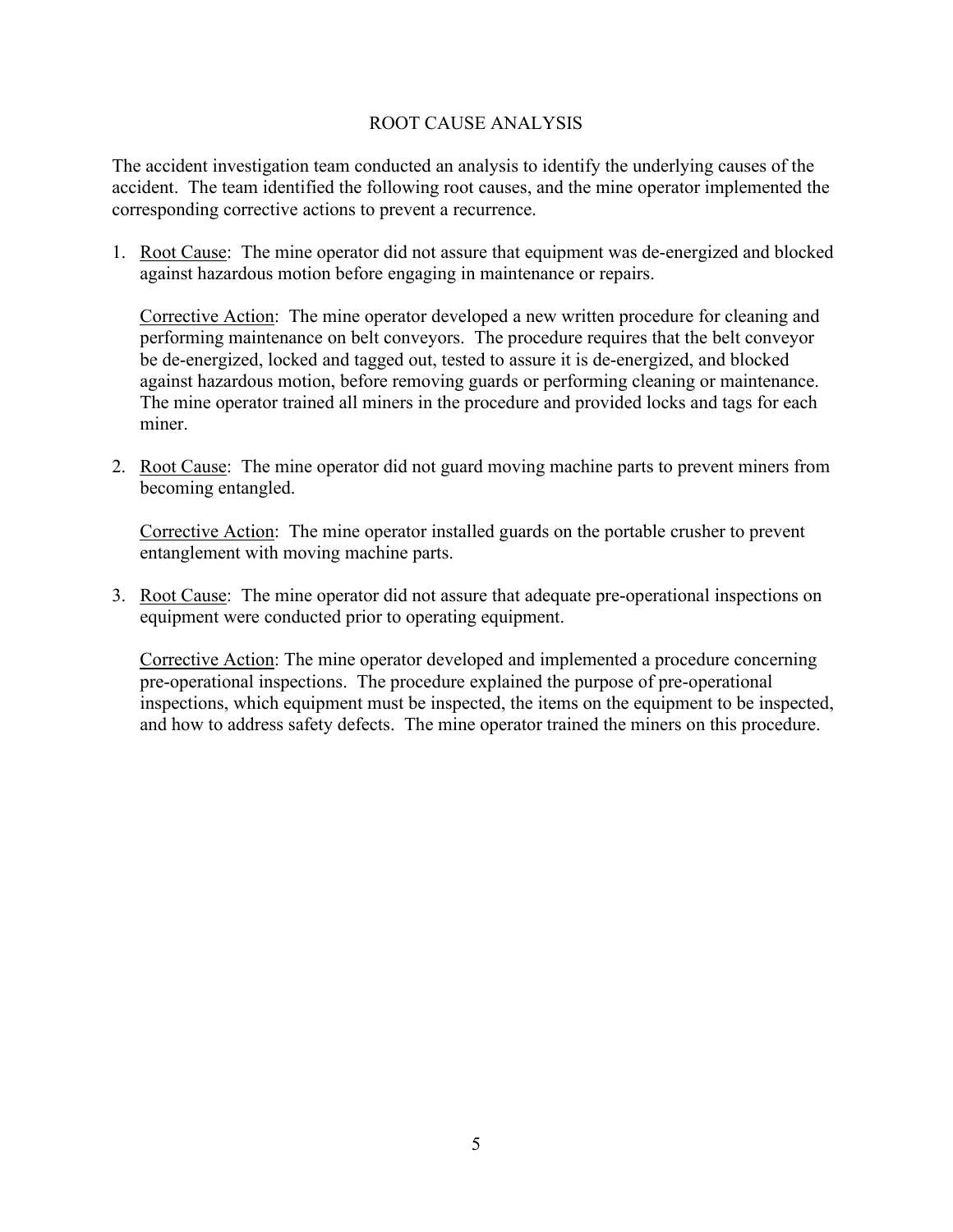# **CONCLUSION**

On December 3, 2021, at 9:19 a.m., Richard Crum, a 62 year-old ground man with 27 years of mining experience, died when he became entangled in a belt conveyor return idler.

The accident occurred because the mine operator did not: 1) assure that equipment was deenergized and blocked against hazardous motion before engaging in maintenance or repairs, 2) have guards in place to prevent miners from becoming entangled in moving machine parts, and 3) assure that adequate pre-operational inspections on equipment were conducted prior to operating equipment.

Approved By:

Mary Jo Bishop Date District Manager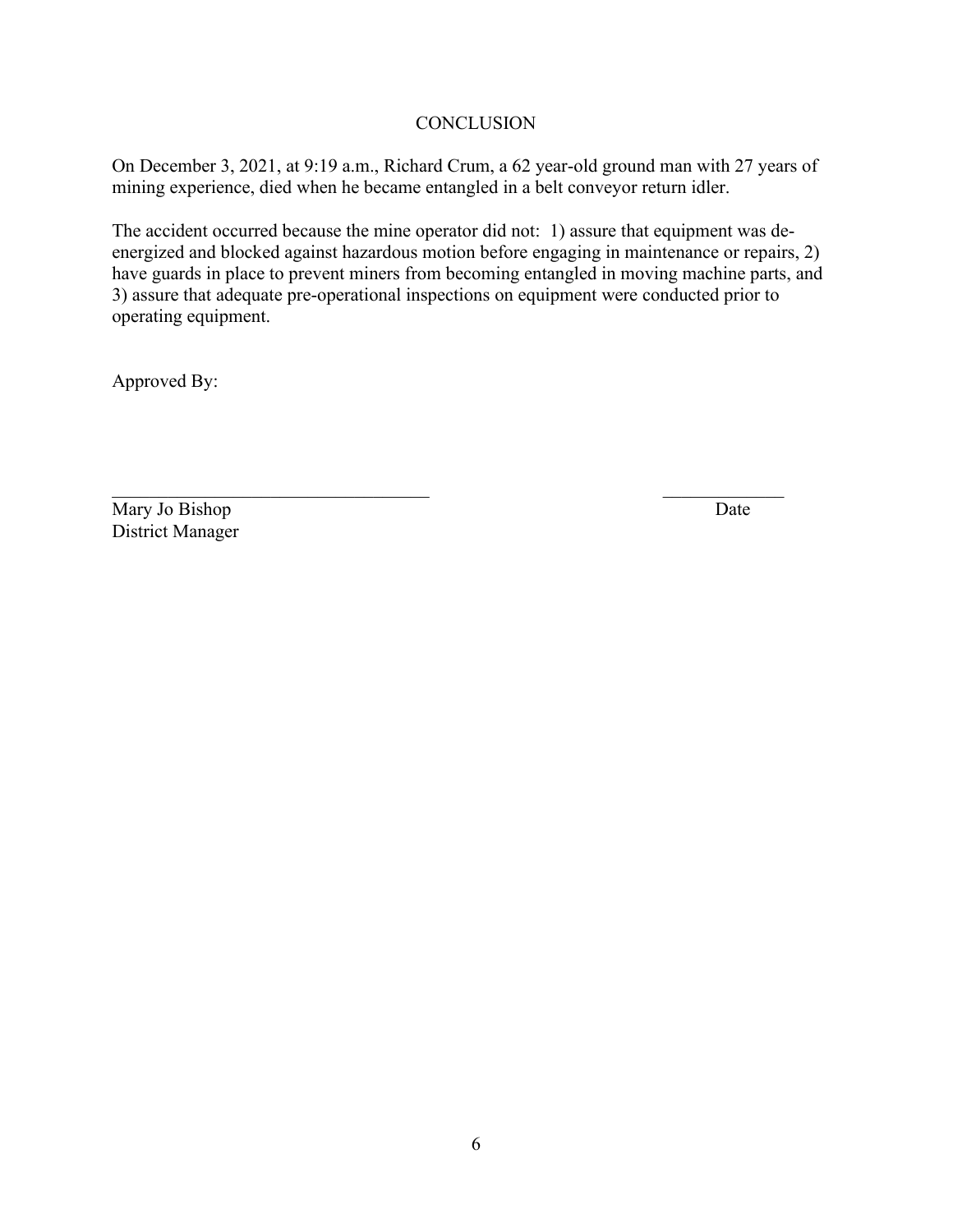### ENFORCEMENT ACTIONS

1. A 103(k) order was issued to CEMEX Construction Materials Florida, LLC.

A fatal accident occurred at this operation on December 3, 2021, at 9:19 a.m. This order is being issued under the authority of the Federal Mine Safety and Health Act of 1977, under Section 103(k) to insure the safety of all persons at the mine, and requires the operator to obtain the approval of an authorized representative of MSHA of any plan to recover any person in the mine or to recover the mine or affected area. This order prohibits any activity in the affected area. The operator is reminded of the obligation to preserve all evidence that would aid in investigating the cause or causes of the accident in accordance with 30 CFR 50.12.

2. A 104(d)(1) citation was issued to CEMEX Construction Materials Florida, LLC for a violation of 30 CFR 56.14105.

A fatal accident occurred at this operation on December 3, 2021, when a miner became entangled in unguarded moving machine parts of the MGL Engineering Wobbler Portable Crusher. The mine operator allowed a work practice of not de-energizing and blocking machinery against hazardous motion before maintenance or repairs were performed. This work practice allowed the miner to become entangled in the idler roller of the crusher belt conveyor resulting in his death. The mine operator engaged in aggravated conduct constituting more than ordinary negligence by allowing this work practice. This violation is an unwarrantable failure to comply with a mandatory standard.

3. A 104(d)(1) order was issued to CEMEX Construction Materials Florida, LLC for a violation of 30 CFR 56.14107(a).

A fatal accident occurred at this operation on December 3, 2021, when a miner became entangled in unguarded moving machine parts of the MGL Engineering Wobbler Portable Crusher. Guards were not provided on the crusher feeder belt conveyor return idler or the crusher discharge belt conveyor tail pulley. This condition allowed the miner to become entangled in the return idler of the crusher feeder belt conveyor. The mine operator engaged in aggravated conduct constituting more than ordinary negligence by not providing a guard to protect persons from becoming entangled in moving machine parts. This violation is an unwarrantable failure to comply with a mandatory standard.

4. A 104(a) citation was issued to CEMEX Construction Materials Florida, LLC for a violation of 30 CFR 56.14100(a).

A fatal accident occurred at this operation on December 3, 2021, when a miner became entangled in unguarded moving machine parts of the MGL Engineering Wobbler Portable Crusher. Equipment was not adequately inspected before placing the equipment into operation, to identify and correct any defects affecting safety. Unguarded moving machine parts, including belt conveyor tail pulleys and conveyor belt return idler, were present on the portable crusher. The mine operator provided no evidence that the defects had been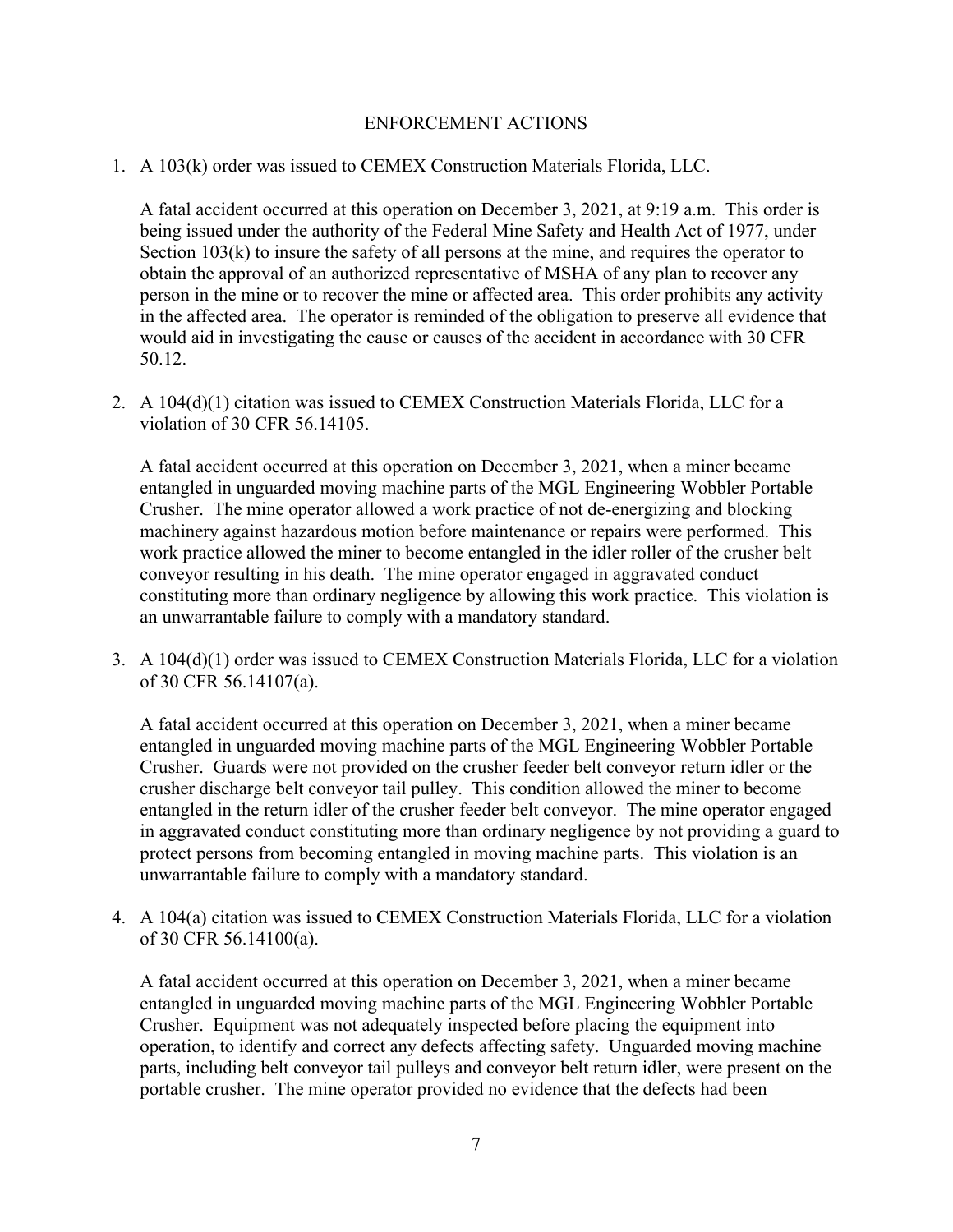corrected or recorded, or that the crusher had been removed from service. Based on a review of inspection records, investigators determined that an inadequate pre-operational inspection of the crusher had been performed, which allowed hazards to go unreported and uncorrected.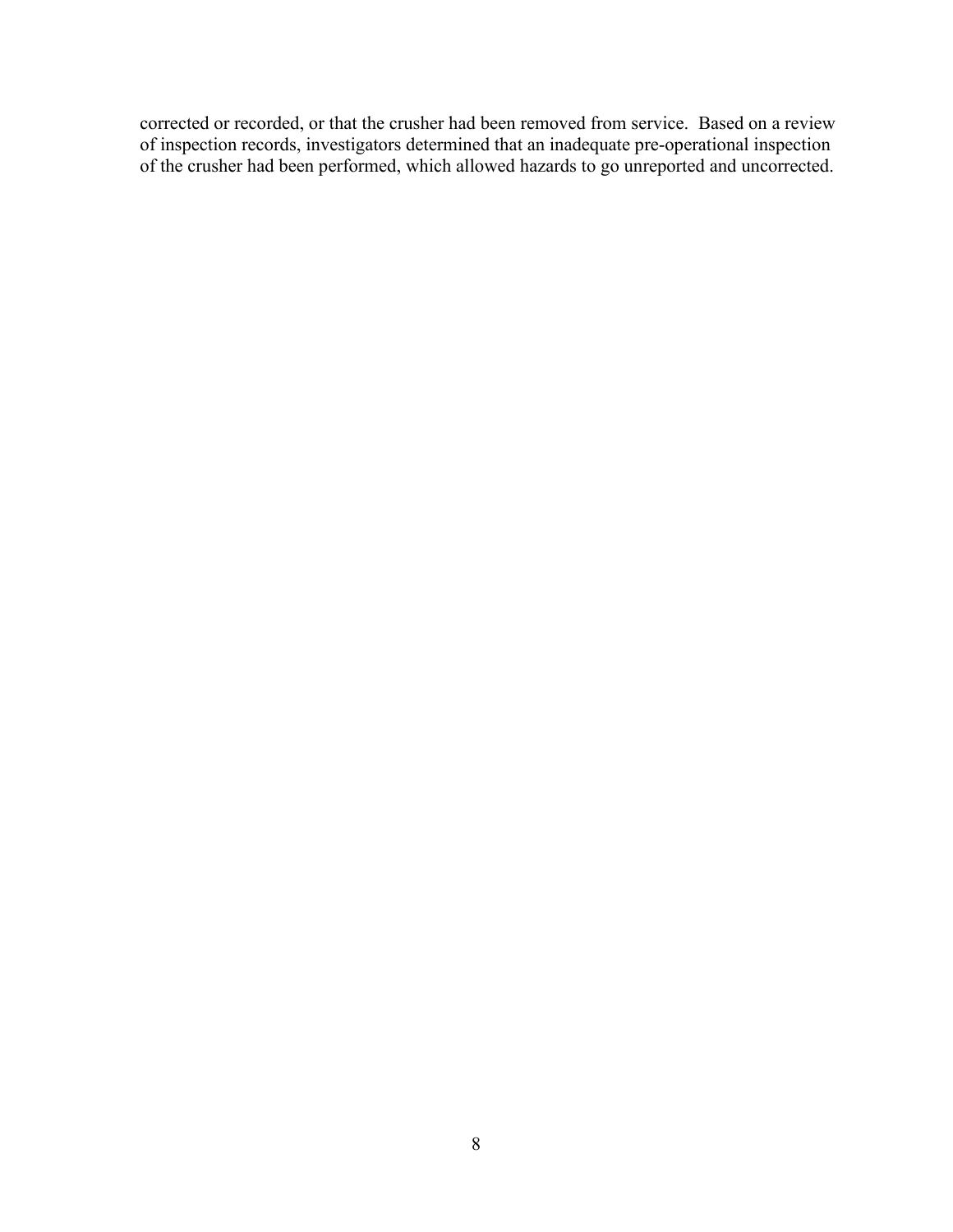#### APPENDIX A – Persons Participating in the Investigation

#### CEMEX Construction Materials Florida, LLC

Bryan Lane **Area Manager/Plant Manager** David Thompson **Health and Safety Manager Florida Region** Michael Cimino Attorney Erin Waldron Production Manager Supervisor Erica Fields Soft Rock and Load-Out Manager Michael Millen Soft Rock Crew Lead Man Julie Pankow Excavator Operator Edward LaFleur Bulldozer Operator

#### Hernando County Sheriff's Department

Jill Morrell Deputy Sheriff

#### Hernando County Fire and Emergency Service-Rescue 14

Jacqueline Vazquez Paramedic

Mine Safety and Health Administration

Jarvis Westery Supervisory Mine Safety and Health Inspector Scottie Sizemore Mine Safety and Health Inspector Norberto Ortiz Mine Safety and Health Training Specialist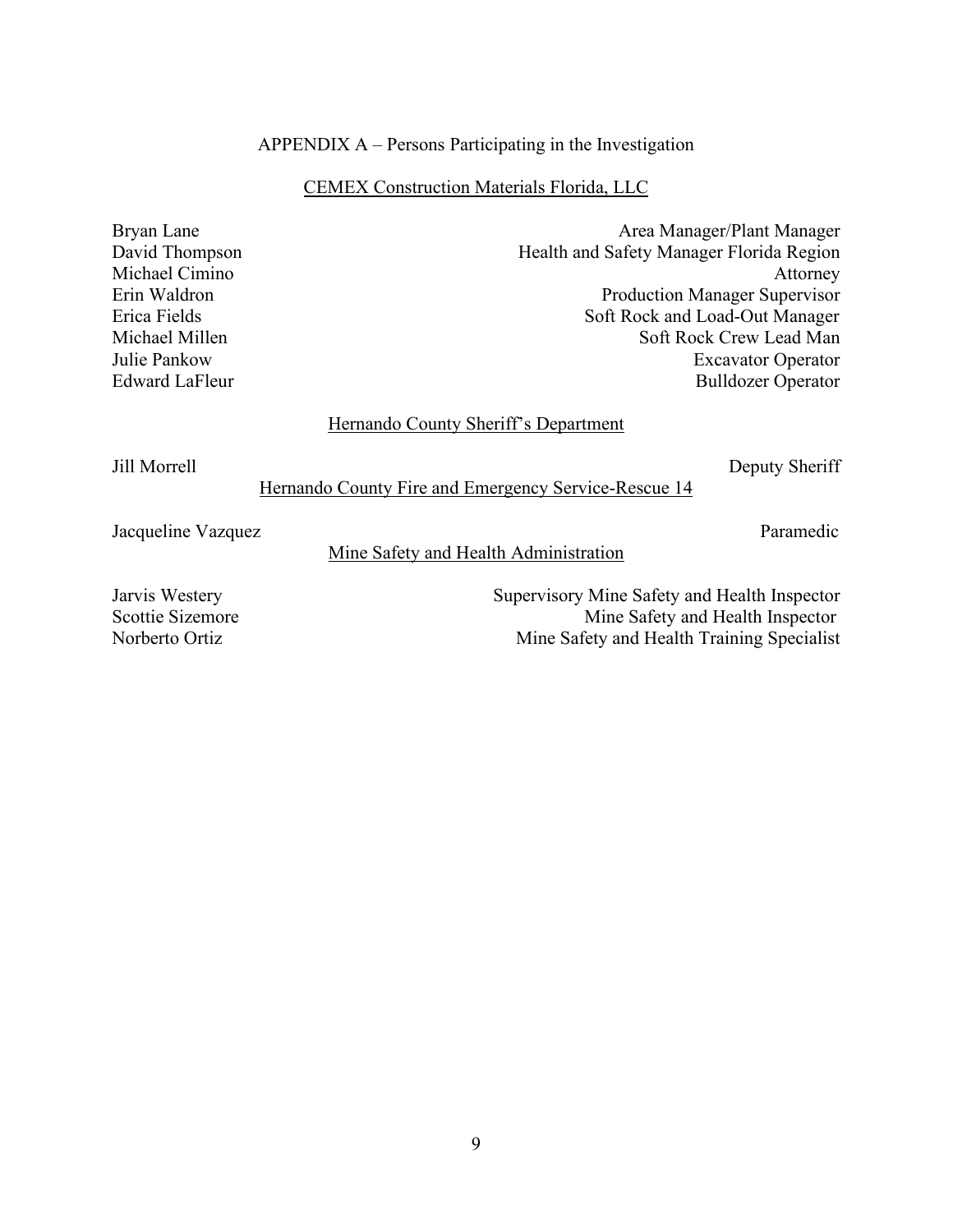

# APPENDIX B – Aerial View of the Accident Scene